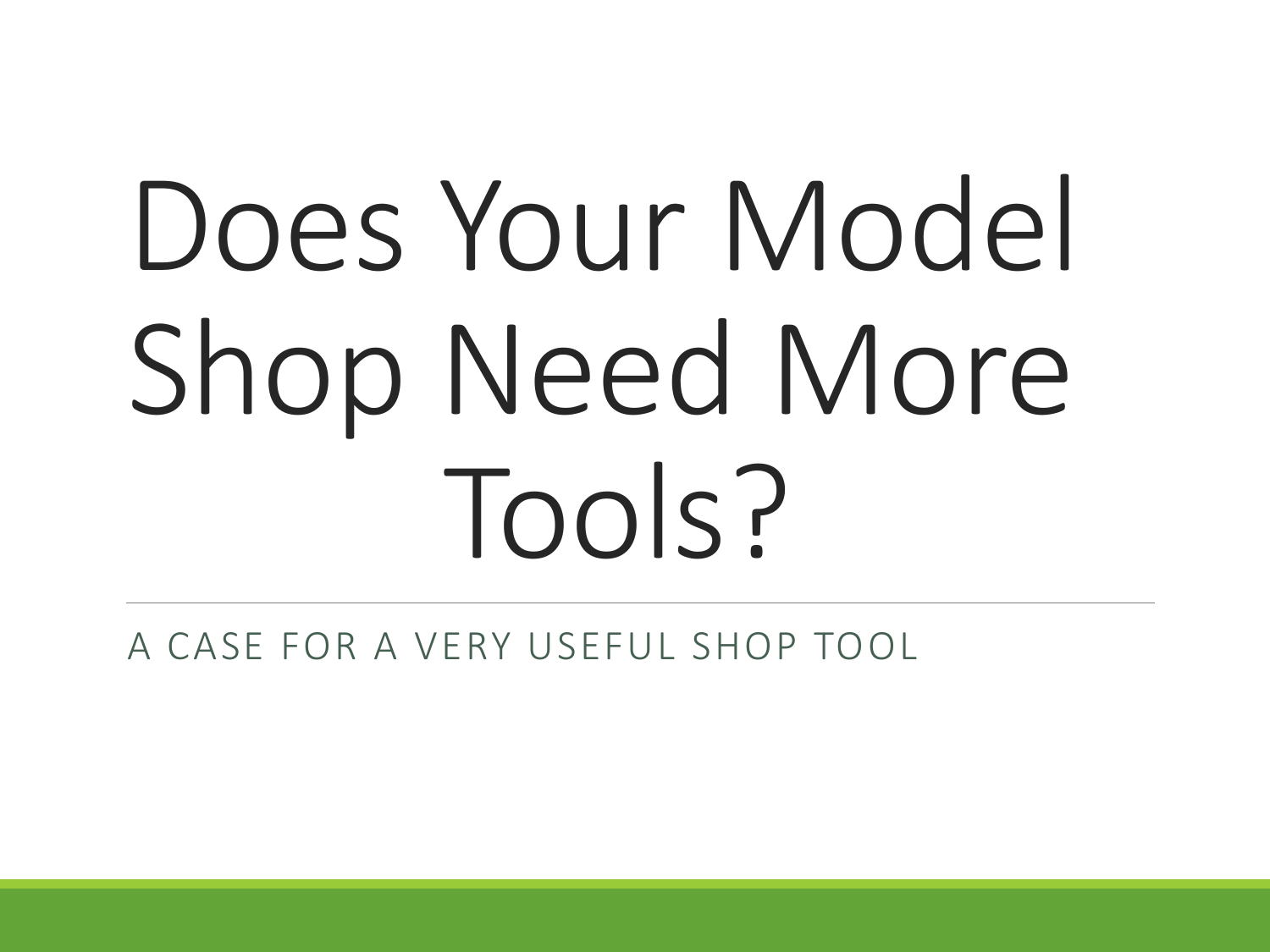### What Every Model Shop May/Should Have

Posit: Every modeler's shop needs basic power tools to achieve the precision and quality we all strive for

In addition to modeler's hand tools one can usually find the basics:

- Table top or model saw
- Drill Press
- Band Saw
- Sander, Disc and/or Drum

#### **A lathe and mill are a leap forward**

Beyond that CNC machining is the ultimate capability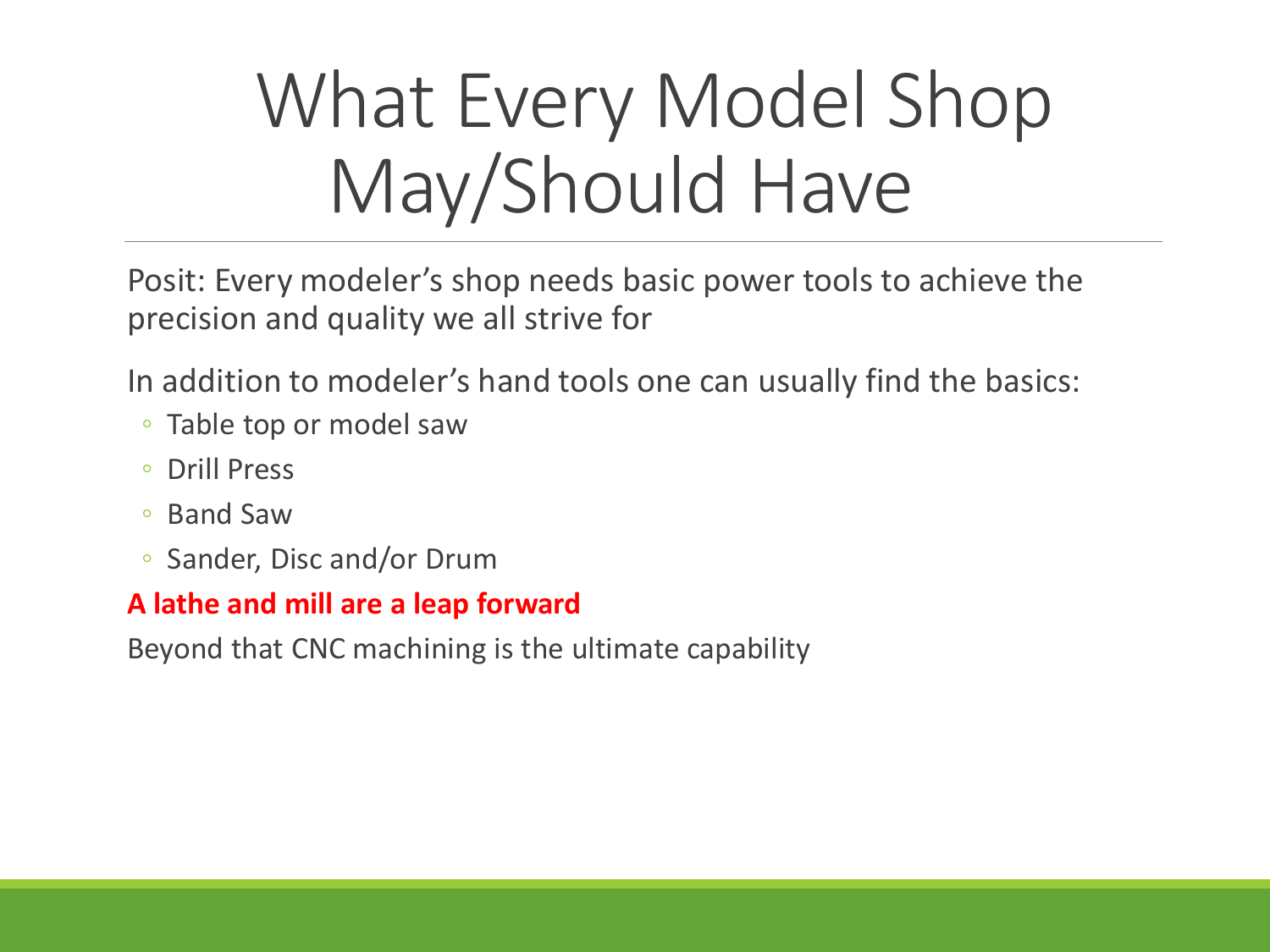#### I Chose A Mill

#### Why not a Laser or CNC routing machine?

- o Home laser based systems have some machining limitations such as:
	- Machining material types
	- Machining material thickness
	- Precision machining
	- Only perpendicular machining possible without creative jigs
- o Router based systems have other limitations but come closest to a milling machine. However fall away when metal is the medium

#### Why not a drill press with an X/Y table you ask?

- o For wood a decent alternative
- o Speed limitations
- o Spindle side loading a concern
- o Spindle downward force control/limit concern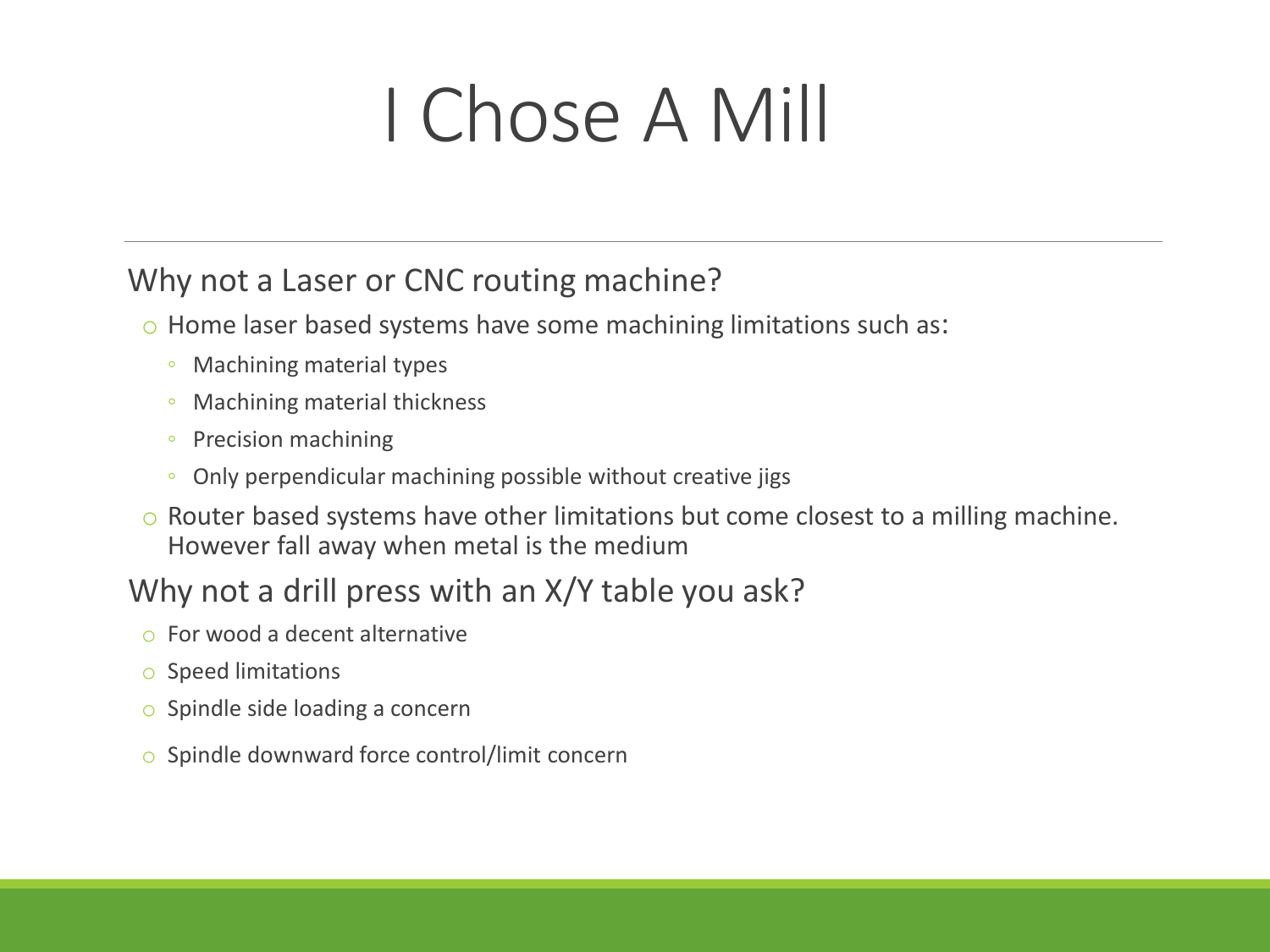## What Drove The Final Decision?

#### Had some exposure to a table top mill in the 1990's

A Grizzly, that I played with, but used infrequently

- Had a gear problem, they were nylon or some such material
- Made some simple parts with it.
- Sold it when I moved

This past summer had to return my Table Saw Zero Inserts to Jim Byrnes

- Too thick needed a thickness reduction of .005
- No tool in my shop up to the task

And recently I was stuck making the bulkwarks for the Atlantis.

- Each bulkwark required 5 scupper slots, port/starboard, about 1/8 X 1-1/4 inches long.
- Hand drilling and filing on practice pieces was a disappointment. Routing on the shop router was a formula for disaster

I borrowed Tim's mill.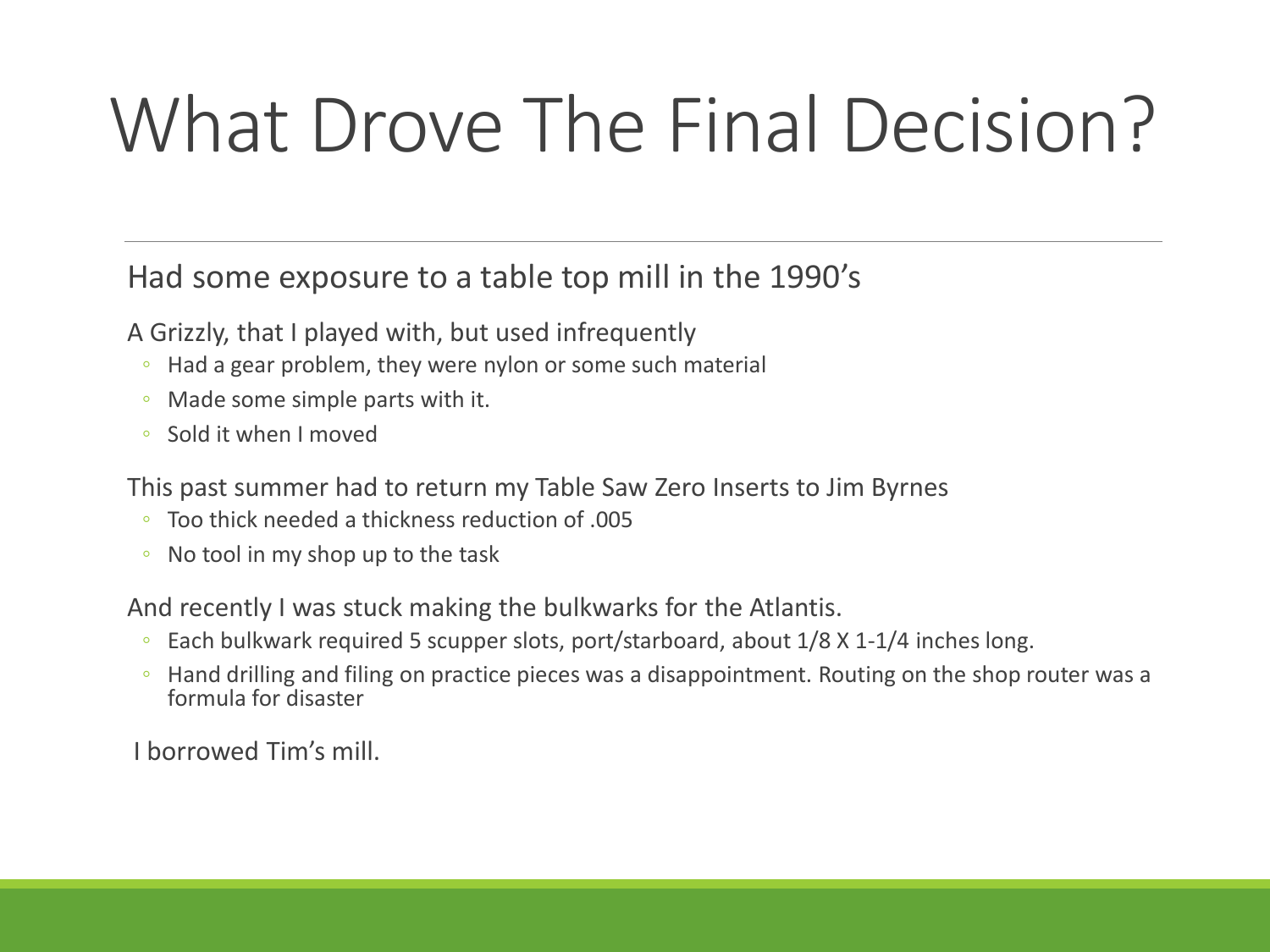#### What Drove The Final Decision?

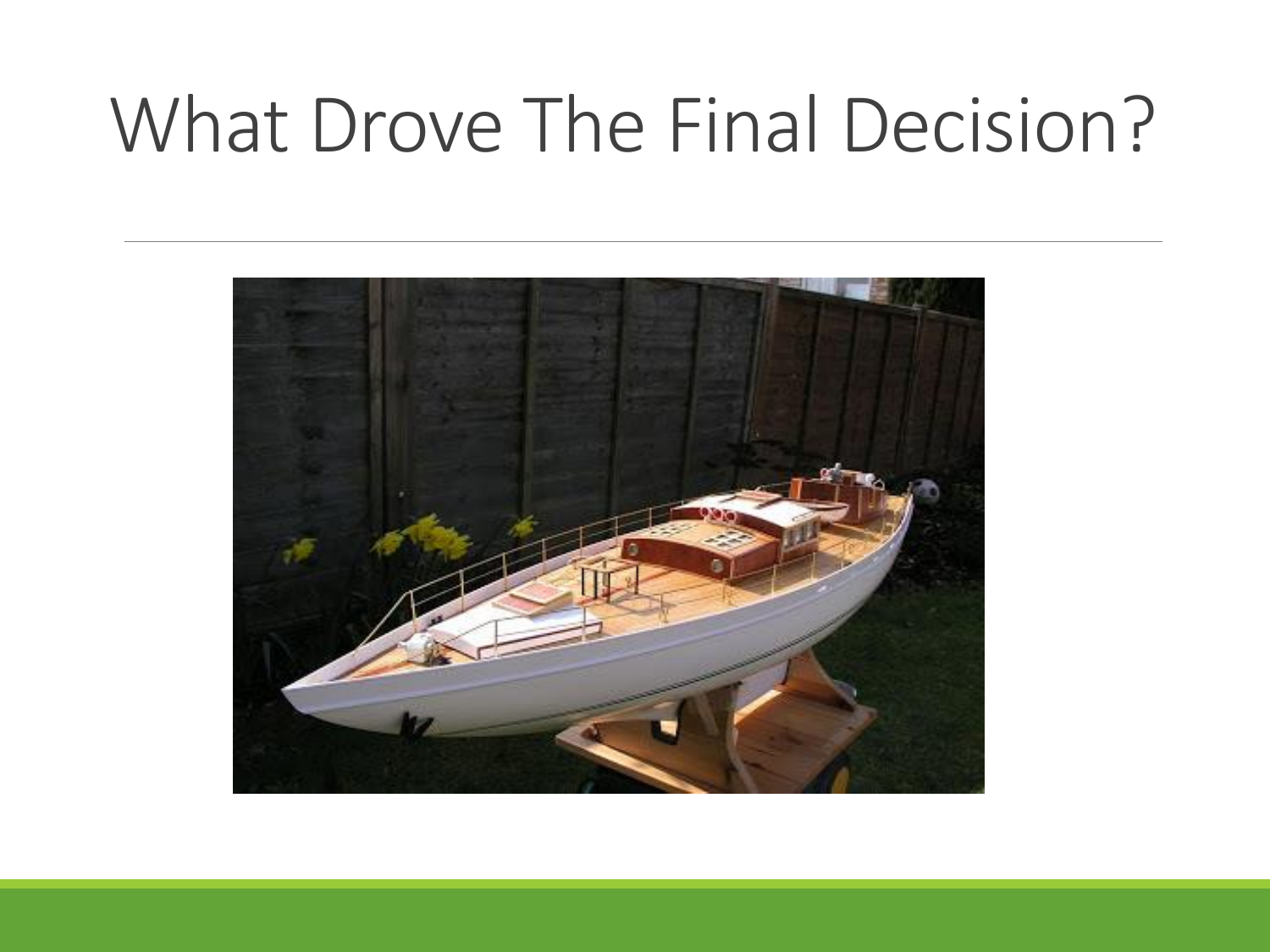### So A Search Began What Mill? How Big?

#### The Marketplace

- Many table top offerings primarily made in China. Reviews claim quality, accuracy and accessory deficiencies.
- After the Grizzly experience I wasn't going to repeat the problem again
- Customer support was an important factor and I have learned it isn't there
- And then there are the floor models. A Bridgeport would have been nice!

Settled on "Buy American" and mini size

- Started a thread on MSW to find out what others recommended.
- Sherline highly recommended (by MSW members)
- Sherline in business since 1972
- High quality
- Strong accessory line
- **Strong customer support**
- **Progressive product line of mills (and lathes)**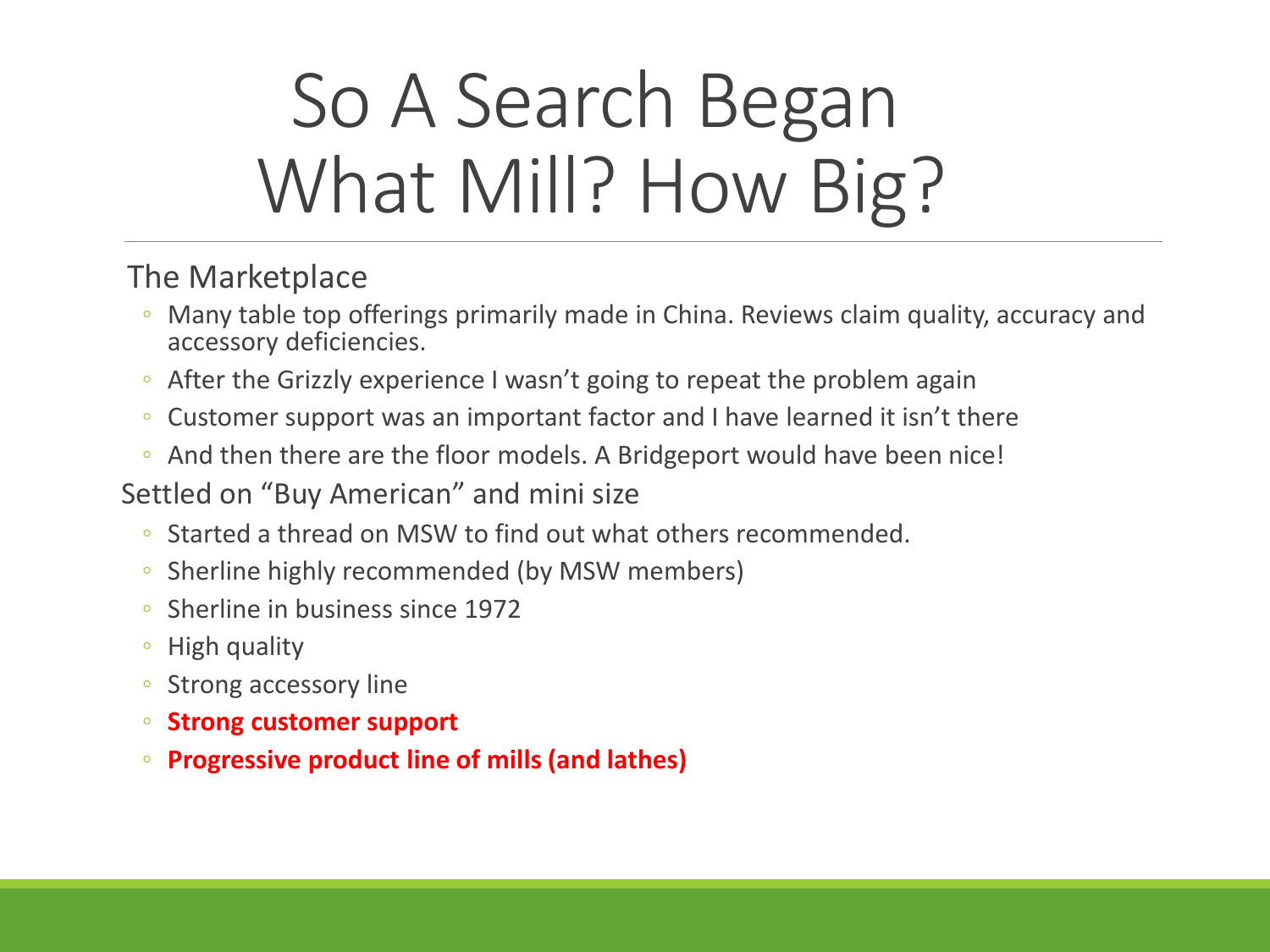## Milling Models

Sherline offers 3 basic models that can be configured/upgraded from manual to CNC operation:

- 5000/5010 (metric) manual mill
- 5500/5510 (metric) manual mill w/zero adjustable X/Y handwheels

-5400/5410 (metric) manual mill same as 5500 but 2 inch larger base and headstock spacer for greater Y axis capacity

-2000/2010 (metric) 8 Direction manual mill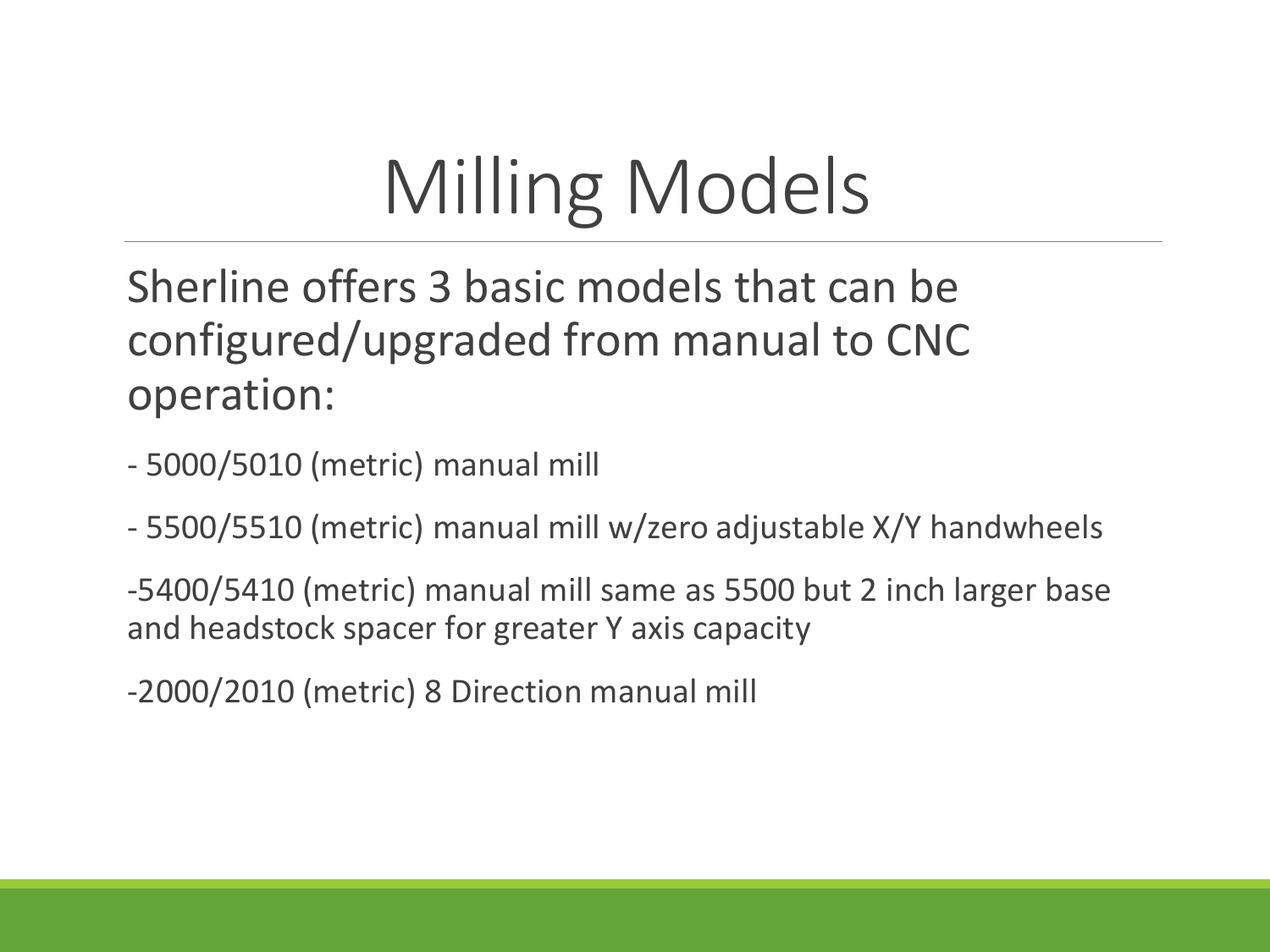#### Expandable/Progressive Product Line

Very well thought out product line with accessories that can move upward and from mill to lathe or older models

- Digital Read Out (DRO) monitor that displays X/Y/Z position and motor speed
- CNC ready mills with stepper motor mounts (Build your own system)
- CNC functional mills, stepper motors, 4 axis driver, PC and software package (an "RTF" option)
- A Sherline lathe can be configured to operate as a mill
- Expansive accessory offerings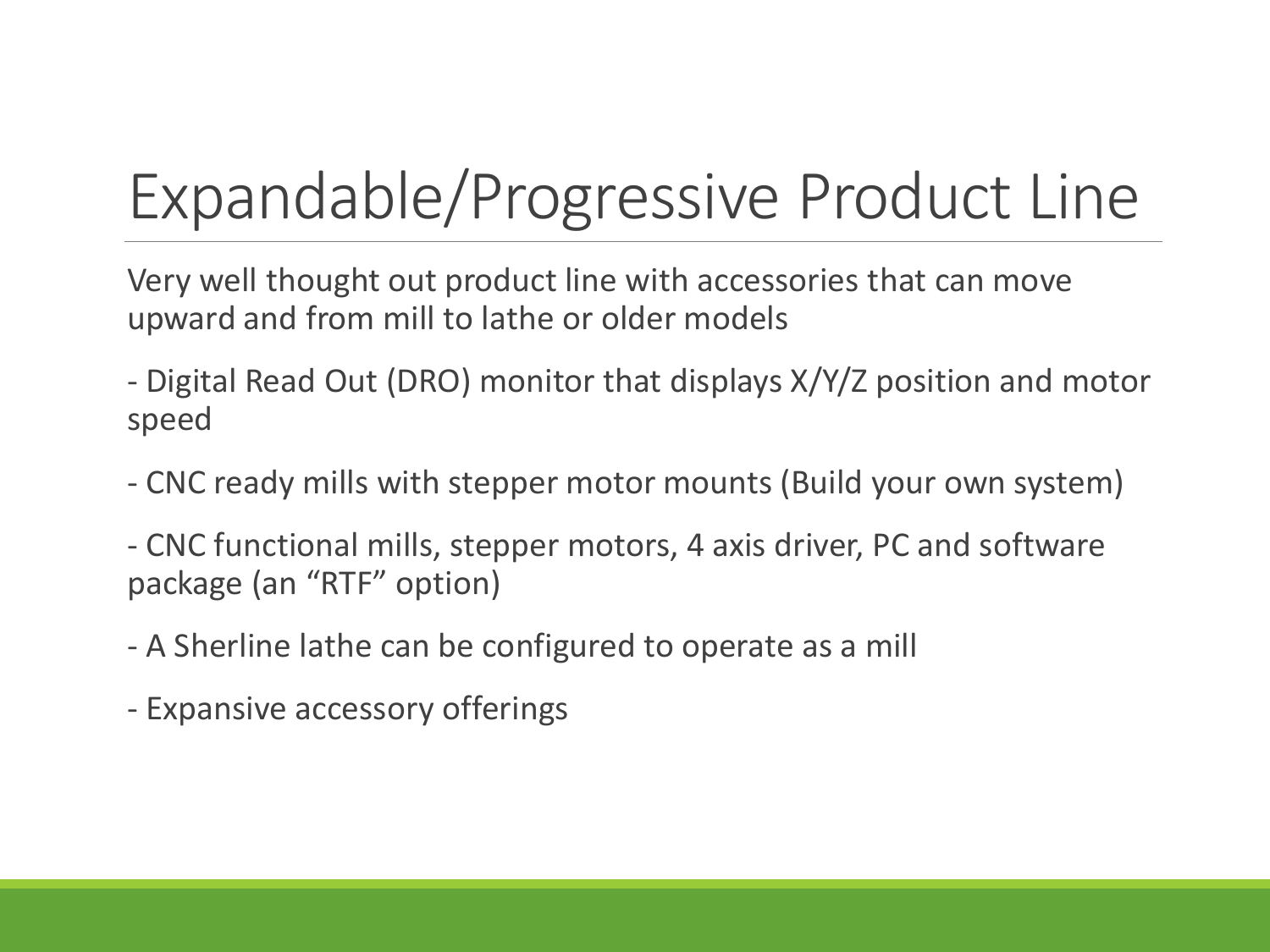### The Caveat(s)

Unless you order an 'A' package one can do little with the machine i.e. no collets, table vise, cutters, etc.

It has been said one can spend as much on accessories than on the original mill purchase!

Base Price ranges from \$695 (5000) to \$2700 (CNC Steppers, Drivers, PC and Software)

Example of a useful accessory, the rotary table, non CNC ready, costs \$273

For this group only: a 15% discount for Seniors!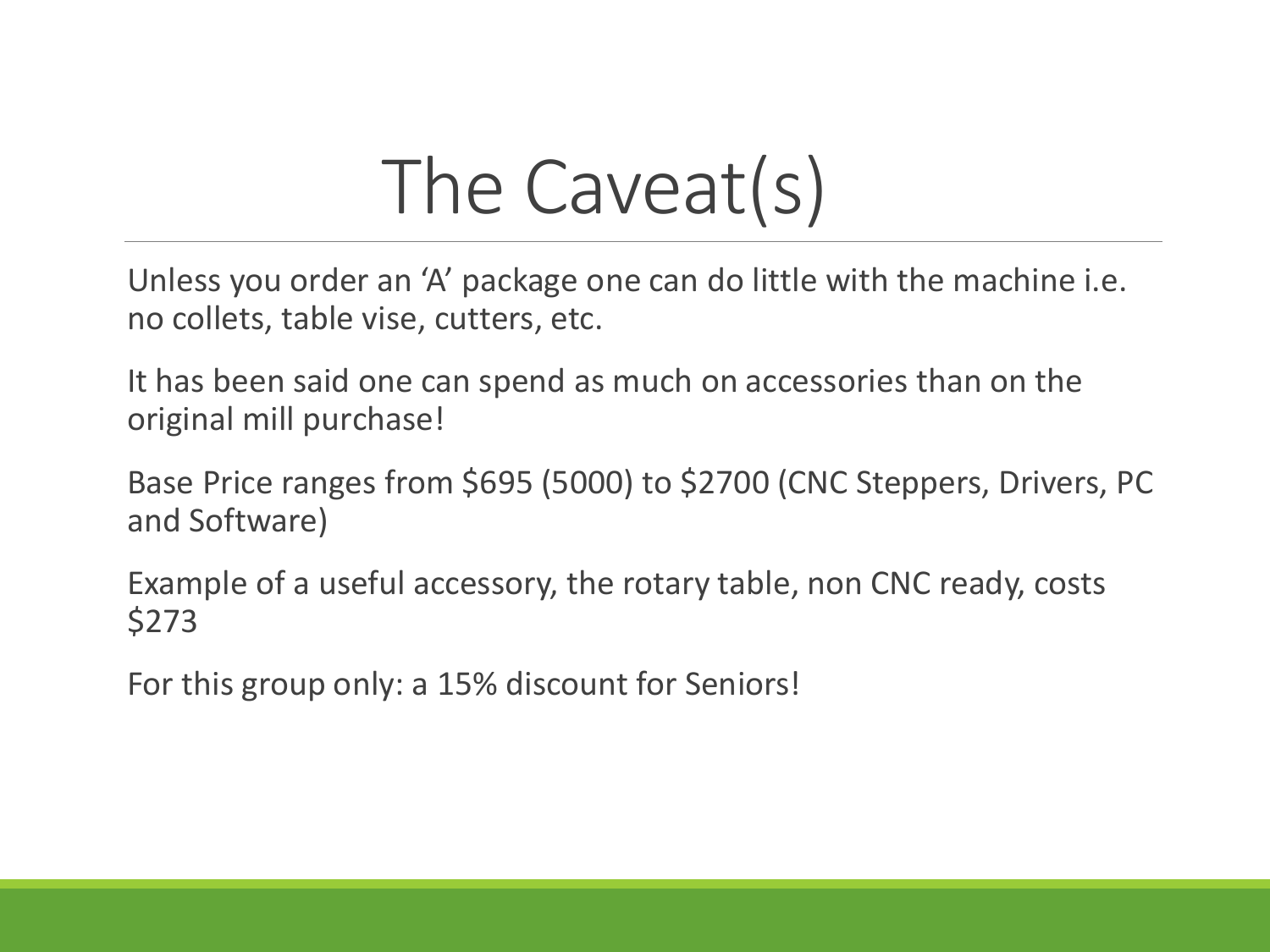#### Purchased The 5400 DRO

I am a rank amateur machinist

- Digital Read Out a good way to maintain more accurate positioning for repeatable operations ( dial readouts still maintained)
- Incremental indexing/control of hand wheels problematical for me

Purchased the 'A' package which provides enough parts, holders, collets, cutters to do most tasks

Also purchased the 10,000 rpm pulley set for machining of wood with router bits

Planning on purchasing the recommended the book, written by Joe Martin, "Tabletop Machining"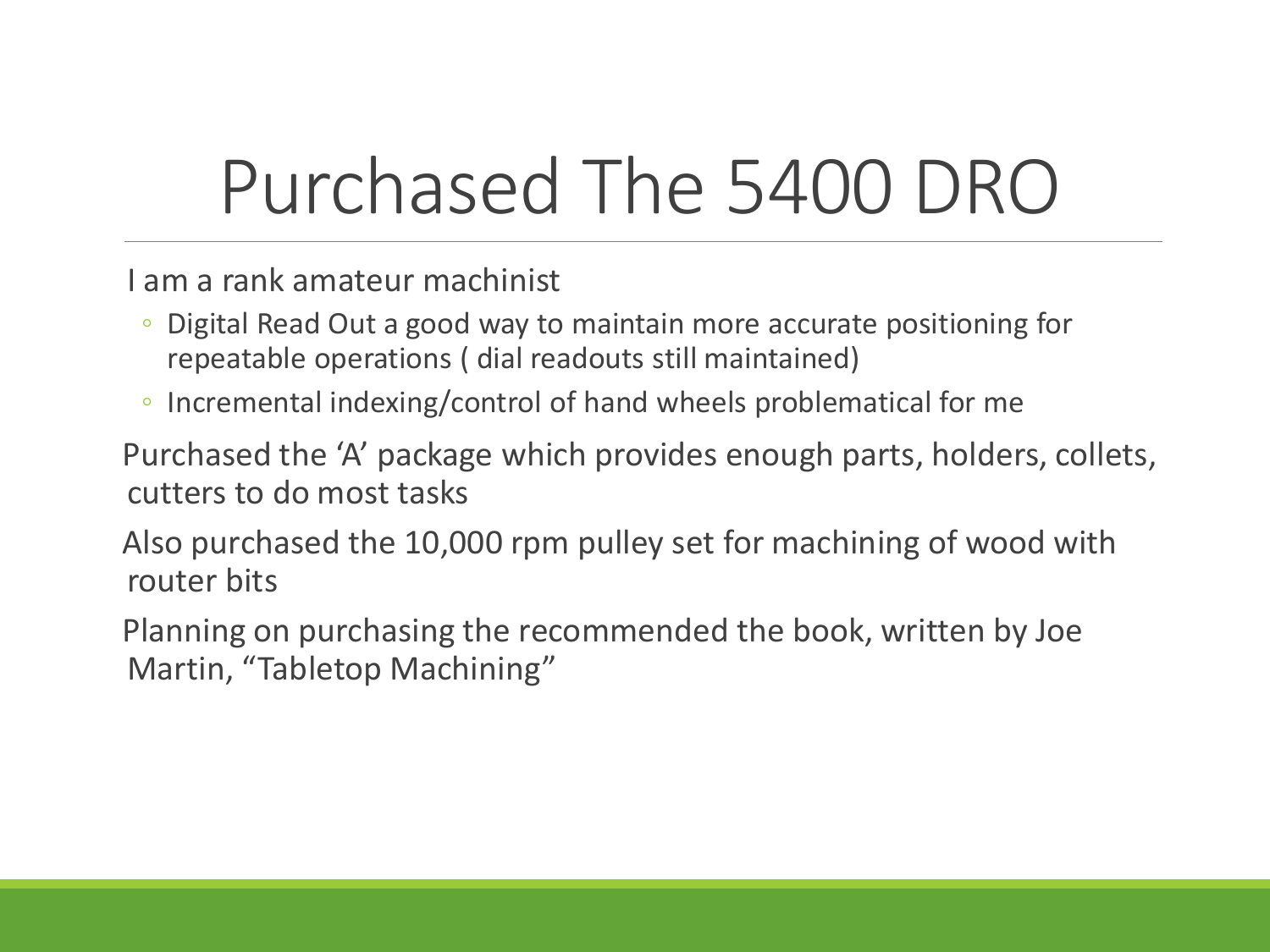### The 5400 Basic Specifications

- Speed range 70 to 2800 RPM (electronically controlled and maintained during loading)
	- Two step pulley for more torque at high speeds
	- Sensor to support DRO readout of RPM
- 'X' Travel 8.65"
- 'Y' travel 5.00"
- $\bullet$  '7' travel 6.25"
- Handwheel graduation .001"
- Headstock can be rotated to change cutter attitude to work
- Power 120 V/220V, 50/60 Hz compatible
- DC 90 Volt series motor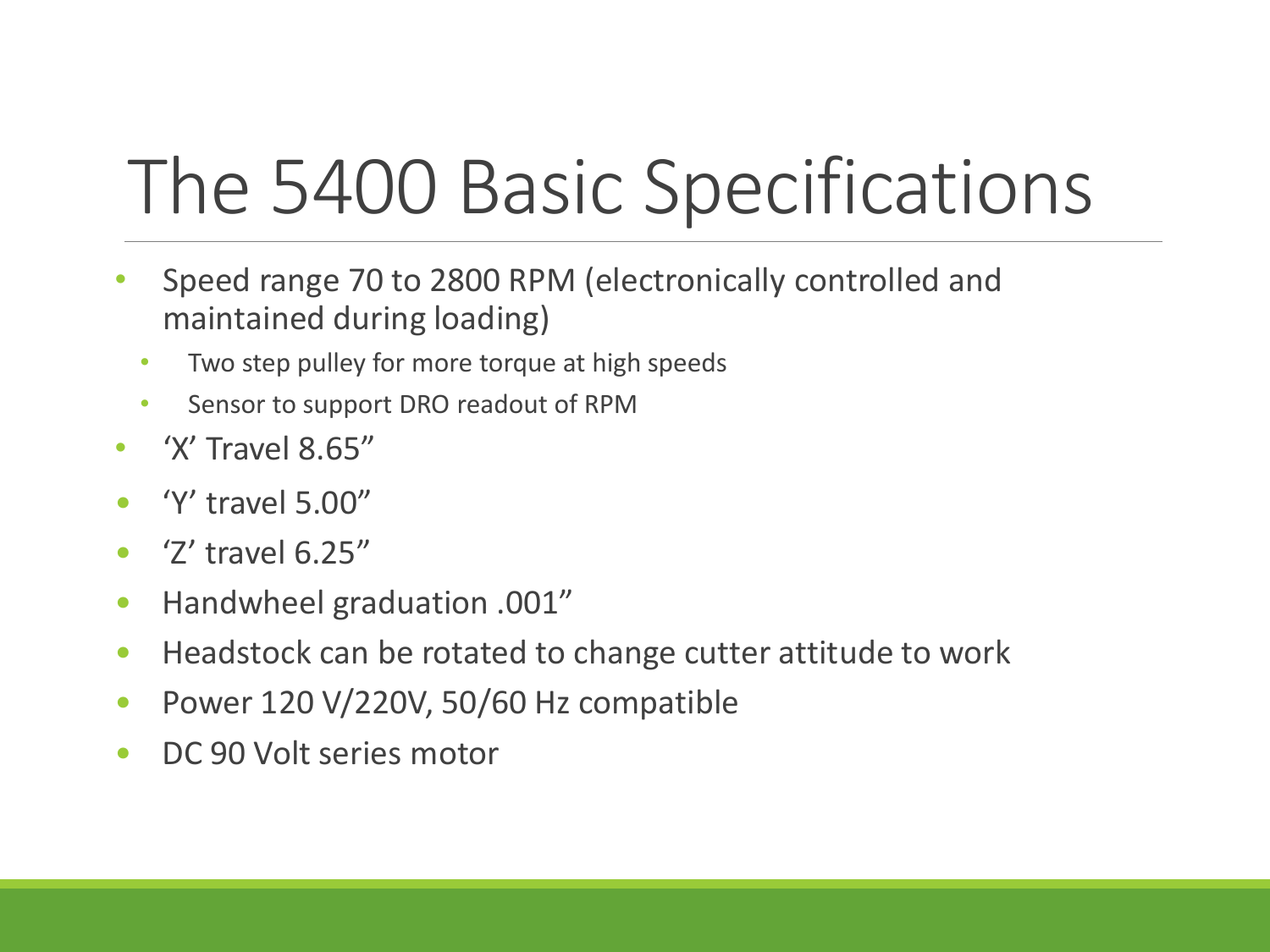

X,Y,Z Position and RPM Readout

All 3 handwheels have reset to zero capability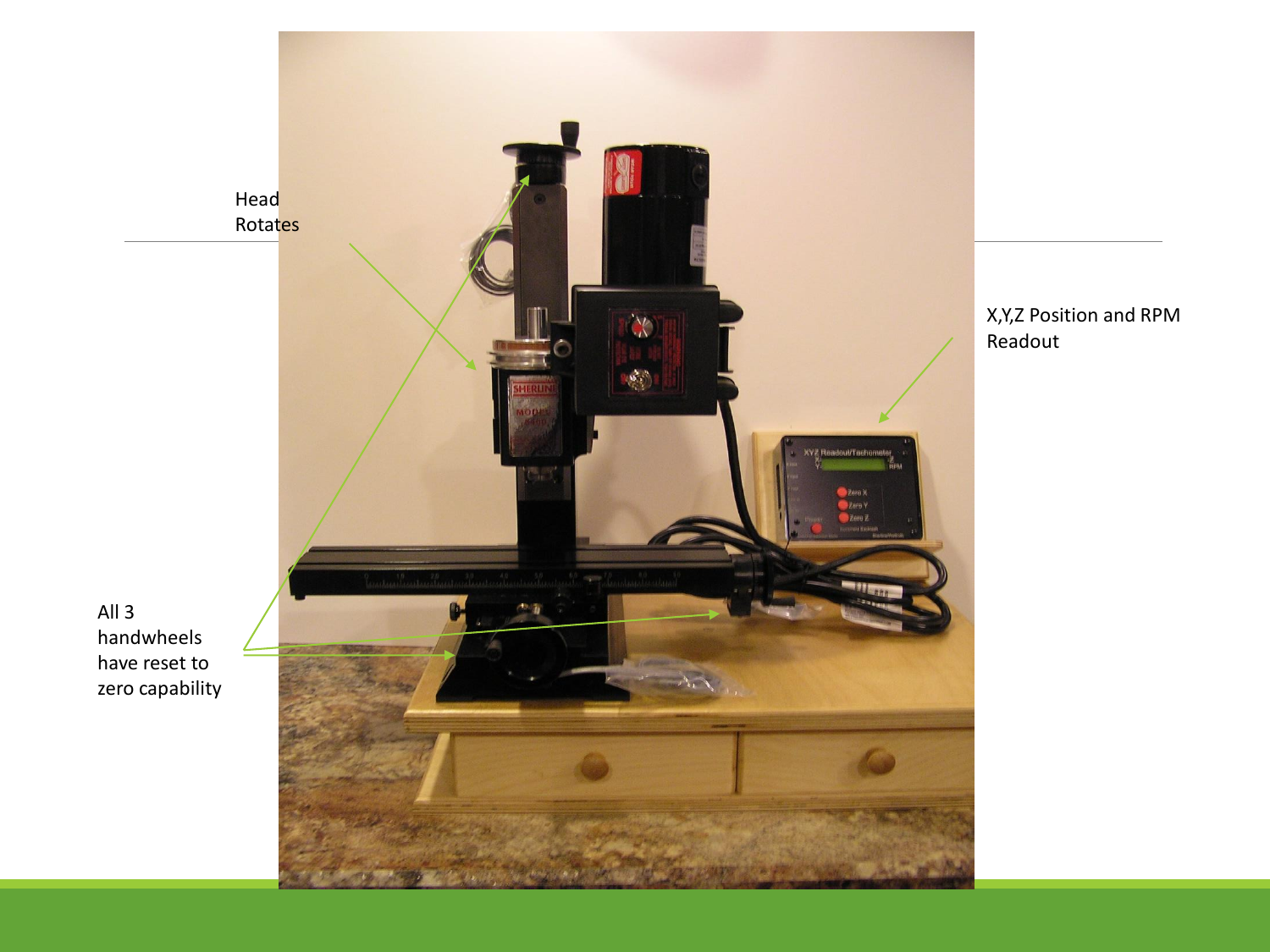#### What Can One Mill?

If your inclination is to build kits maybe you don't need one

If you are a kit basher or scratch builder it's a different story

Basic milling functions with superb accuracy and repeatability in metal, plastic and wood

- Surface planing
- Slot or channel cutting
- Gear cutting
- Facet cutting
- Boring and size hole up to 1.0 + size

Add the rotary table and you can make just about anything, even in the round